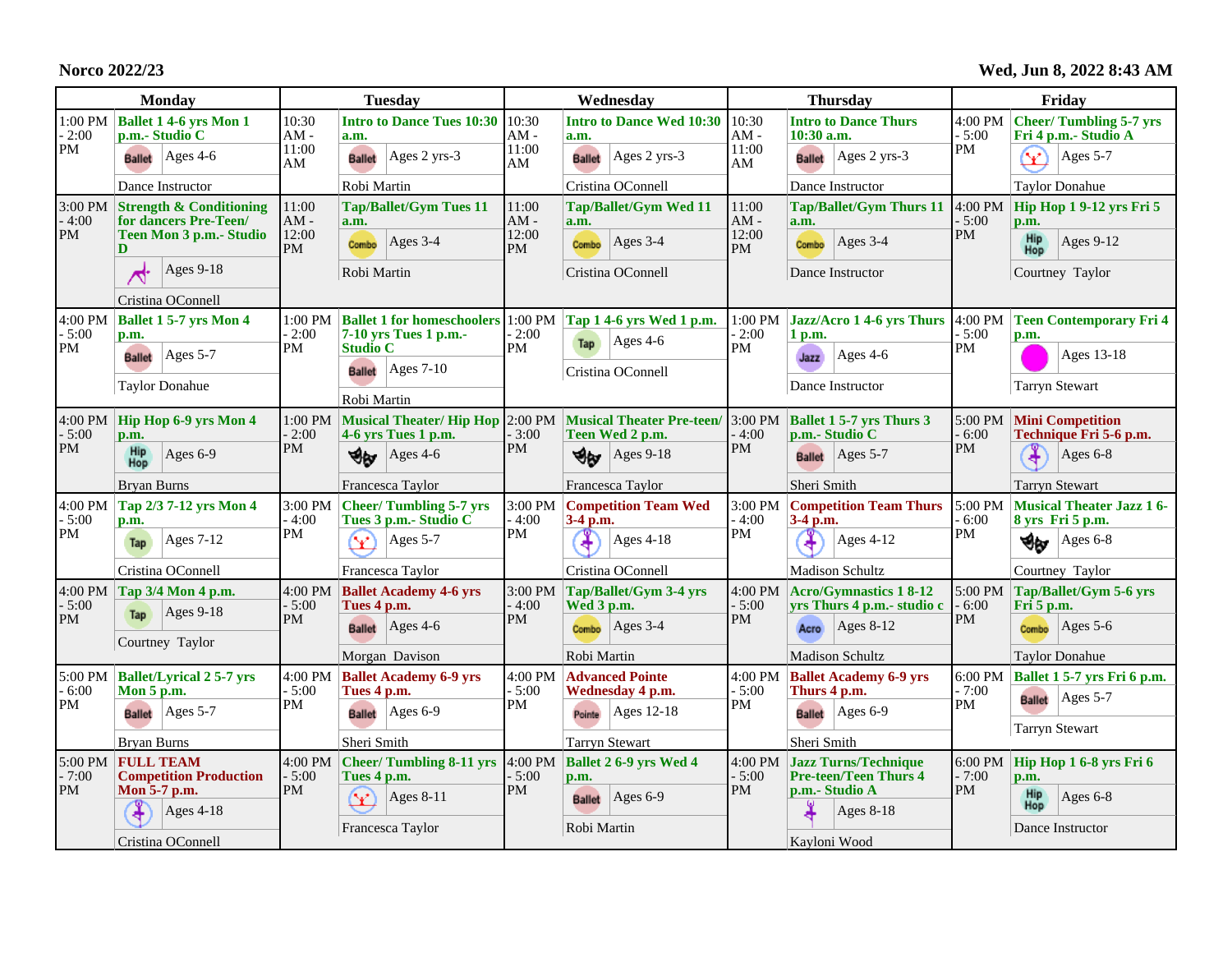| Monday                          |                                                                   | <b>Tuesday</b>             |                                                                     | Wednesday                |                                                                                    | <b>Thursday</b>            |                                                            | Friday                   |                                                 |
|---------------------------------|-------------------------------------------------------------------|----------------------------|---------------------------------------------------------------------|--------------------------|------------------------------------------------------------------------------------|----------------------------|------------------------------------------------------------|--------------------------|-------------------------------------------------|
| $-6:00$<br>PM                   | 5:00 PM Mini Dance Team 6-8 yrs<br>Mon 5 p.m.                     | 4:00 PM<br>$-5:00$<br>PM   | <b>Pre-teen/Teen Advanced</b><br><b>Floorwork &amp; Tricks Tues</b> | 4:00 PM<br>$-5:00$<br>PM | Tap 5-7 yrs Wed 4 p.m.-<br><b>Studio B</b>                                         | 5:00 PM<br>$-6:00$<br>PM   | Acro/Gymnastics 3 10+<br>yrs Thurs 5 p.m.                  | 6:00 PM<br>$-6:30$<br>PM | Intro to Dance 2-3 yrs Fri<br>6 p.m.            |
|                                 | ¥<br>Ages 6-8                                                     |                            | 4 p.m.<br>Ages 10-18<br>Lyrical                                     |                          | Ages 5-7<br>Tap                                                                    |                            | Ages 10-18<br>Acro                                         |                          | $\text{Ages } 2 \text{ yrs-}3$<br><b>Ballet</b> |
|                                 | Dance Instructor                                                  |                            | <b>Bryan Burns</b>                                                  |                          | Dance Instructor                                                                   |                            | Madison Schultz                                            |                          | Courtney Taylor                                 |
|                                 | 5:15 PM Petite Dance Team 4-5 yrs 5:00 PM Ballet 4 Pre-teen/ Teen | 6:00<br>PM                 |                                                                     | 4:00 PM                  | Tap/Ballet/Gym 4-5 yrs                                                             | 5:00 PM                    | Jazz 3 6-9 yrs Thurs 5                                     | 6:00 PM                  | Tap/Ballet/Gym 3-4 yrs                          |
| $-6:00$<br>PM                   | Mon 5:15 p.m.                                                     |                            | Tuesday 5 p.m.                                                      | $-5:00$<br>PM            | Wed 4 p.m.- studio c                                                               | $-6:00$<br>PM              | p.m.                                                       | $-7:00$<br><b>PM</b>     | Fri 6 p.m.                                      |
|                                 | Ages 4-5                                                          |                            | <b>Ballet</b> Ages 9-18                                             |                          | $\text{Ages } 4-5$<br>Combo                                                        |                            | $ {\rm Ages}$ 6-9<br>Jazz                                  |                          | $\text{Ages } 3-4$<br>Combo                     |
|                                 | Courtney Taylor                                                   |                            | Morgan Davison                                                      |                          | <b>Madison Schultz</b>                                                             |                            | Kayloni Wood                                               |                          | <b>Taylor Donahue</b>                           |
| 6:00 PM<br>$-7:00$<br>PM        | <b>Ballet 1 6-9 yrs Mon 6</b><br>p.m.                             | $-6:00$<br>PM              | 5:00 PM Floorwork & Tricks 6-10<br>yrs Tues 5 p.m.                  | 5:00 PM<br>$-6:00$<br>PM | $ {\text{Acro/Gymnistics 2 6-9 yrs}} $ 5:00 PM<br>Wed 5 p.m.- studio c             | $-6:30$<br>PM              | <b>Petite Competition</b><br><b>Technique Thurs 5-6:30</b> |                          |                                                 |
|                                 | Ages 6-9<br><b>Ballet</b>                                         |                            | $Ages 6-10$<br>Lyrical                                              |                          | Ages 6-9<br>Acro                                                                   |                            | p.m.<br>Ŧ<br>Ages 3-6                                      |                          |                                                 |
|                                 | <b>Bryan Burns</b>                                                |                            | <b>Tarryn Stewart</b>                                               |                          | Madison Schultz                                                                    |                            | Lyndsey Clark                                              |                          |                                                 |
| 6:00 PM                         | <b>Junior Dance Team 9-11</b>                                     | 5:00 PM                    | <b>Jazz 2 6-10 yrs Tues 5</b>                                       | $5:00 \text{ PM}$        | <b>Ballet 2 Pre-teen/Teen</b>                                                      | 5:00 PM                    | Tap/Ballet/Gym 3-4 yrs                                     |                          |                                                 |
| $-7:00$                         | yrs Mon 6 p.m.                                                    | 6:00<br>PM                 | p.m.                                                                | $-6:00$<br>PM            | Wed 5 p.m.                                                                         | $-6:00$<br>PM              | Thurs 5 p.m.                                               |                          |                                                 |
| PM                              | <b>Ages 9-11</b>                                                  |                            | Ages $6-10$<br>Jazz                                                 |                          | $\text{Ages } 9-18$<br><b>Ballet</b>                                               |                            | $\text{Ages } 3-4$<br>Combo                                |                          |                                                 |
|                                 | Courtney Taylor                                                   |                            | Francesca Taylor                                                    |                          | <b>Tarryn Stewart</b>                                                              |                            | <b>Taylor Donahue</b>                                      |                          |                                                 |
| 6:00 PM<br>$-7:00$              | <b>Senior Dance Team 12+</b><br>vrs Mon 6 p.m.                    | 6:00<br>PM                 | 5:00 PM Tap 1 8-11 yrs Tues 5 p.m. 5:00 PM                          | $-6:00$<br>PM            | <b>Mini Competition</b><br>Technique Wed 5-6 p.m.                                  | $-7:00$<br>PM              | 6:00 PM Acro/Gymnastics 3 6-9 yrs<br>Thurs 6 p.m.          |                          |                                                 |
| PM                              | Ages 12-18                                                        |                            | Ages $8-11$<br>Tap                                                  |                          | Ages 6-8                                                                           |                            | $\text{Ages } 6-9$<br>Acro                                 |                          |                                                 |
|                                 | Cristina OConnell                                                 |                            | <b>Bryan Burns</b>                                                  |                          | Loren Campbell                                                                     |                            | Madison Schultz                                            |                          |                                                 |
| 7:00 PM<br>$-8:00$<br>PM        | <b>Ballet 1 Pre-teen/ Teen</b><br>Mon 7 p.m.                      | 6:00 PM<br>$-7:00$<br>PM   | <b>Ballet 5 Pre-teen/Teen</b><br>Tues 6 p.m.                        | 5:00 PM<br>- 6:00<br>PM  | <b>Musical Theater Jazz 5-8</b><br>yrs Wed 5 p.m.                                  | $6:00$ PM<br>$-7:00$<br>PM | Jazz 4/5 Pre-teen/Teen<br>Thurs 6 p.m.                     |                          |                                                 |
|                                 | $\text{Ages } 8-18$<br><b>Ballet</b>                              |                            | <b>Ballet</b> Ages 9-18                                             |                          | $\text{Ages } 5-8$<br>∜α                                                           |                            | Ages 10-18<br>Jazz                                         |                          |                                                 |
|                                 | Dance Instructor                                                  |                            | Morgan Davison                                                      |                          | Francesca Taylor                                                                   |                            | Kayloni Wood                                               |                          |                                                 |
| 7:00 PM<br>$-8:00$              | <b>Hip Hop 1 Pre-teen/Teen</b><br>Mon 7 p.m.- studio b            | $6:00$ PM<br>$-7:00$<br>PM | Hip Hop 1 5-8 yrs Tues 6<br>p.m.                                    | 6:00 PM<br>$-7:00$<br>PM | <b>Ballet 3 Pre-teen/ Teen</b><br>Wednesday 6 p.m.                                 | 6:30 PM<br>$-7:00$<br>PM   | Intro to Dance 2-3 yrs<br>Thurs 6:30 p.m.                  |                          |                                                 |
| PM                              | <b>Hip</b><br>Hop<br><b>Ages 9-18</b>                             |                            | <b>Hip</b><br>Hop<br>Ages 5-8                                       |                          | <b>Ballet</b> $  \text{Ages } 9-18$                                                |                            | <b>Ballet</b> Ages 2 yrs-3                                 |                          |                                                 |
|                                 | Courtney Taylor                                                   |                            | <b>Bryan Burns</b>                                                  |                          | <b>Tarryn Stewart</b>                                                              |                            | <b>Taylor Donahue</b>                                      |                          |                                                 |
| 7:00 PM<br>$-8:30$<br><b>PM</b> | <b>Junior/Teen Competition</b><br>Technique Mon 7-8:30            | - 7:00<br>PM               | 6:00 PM Lyrical/ Contemporary 6-<br>10 yrs Tues 6 p.m.              | $-7:00$<br>PM            | 6:00 PM $\left $ Hip Hop 2 7-12 yrs Wed 6 7:00 PM<br>p.m.                          | $-8:00$<br>$\mathsf{P}M$   | Acro/Gymnastics 2 10+<br>yrs Thurs 7 p.m.                  |                          |                                                 |
|                                 | p.m.<br>≆<br>Ages 9-18                                            |                            | Lyrical $\Big  \text{Ages 6-10}$                                    |                          | $\begin{array}{c c}\n\text{Hip} & \text{Ages } 7-12 \\ \text{Hop} & \n\end{array}$ |                            | $\int \frac{1}{2} \text{Jazz}$ Ages 10-18                  |                          |                                                 |
|                                 |                                                                   |                            | <b>Tarryn Stewart</b>                                               |                          | Francesca Taylor                                                                   |                            | Kayloni Wood                                               |                          |                                                 |
|                                 | Dance Instructor                                                  |                            |                                                                     |                          |                                                                                    |                            |                                                            |                          |                                                 |
| 7:00 PM<br>$-8:00$<br>PM        | <b>Pre-Pointe/Beginning</b><br>Pointe Mon 7 p.m.                  | 6:00 PM<br>- 7:00<br>PM    | Tap/Ballet/Gym 4-5 yrs<br>Tues 6 p.m.                               | 6:00 PM<br>$-7:00$<br>PM | <b>Intermediate/Advanced</b><br>Aerial work Wed 6-7 p.m.                           | 7:00 PM<br>$-8:00$<br>PM   | <b>Intermediate Pointe</b><br>Thurs 7 p.m.                 |                          |                                                 |
|                                 | Ages 10-18<br>Pointe                                              |                            | $Ages$ 4-5<br>Combo                                                 |                          | Ages $8-18$<br>Acro                                                                |                            | <b>Ballet</b> $  \text{Ages 11-18}$                        |                          |                                                 |
|                                 | Bryan Burns                                                       |                            | Madison Schultz                                                     |                          | Madison Schultz                                                                    |                            | Lyndsey Clark                                              |                          |                                                 |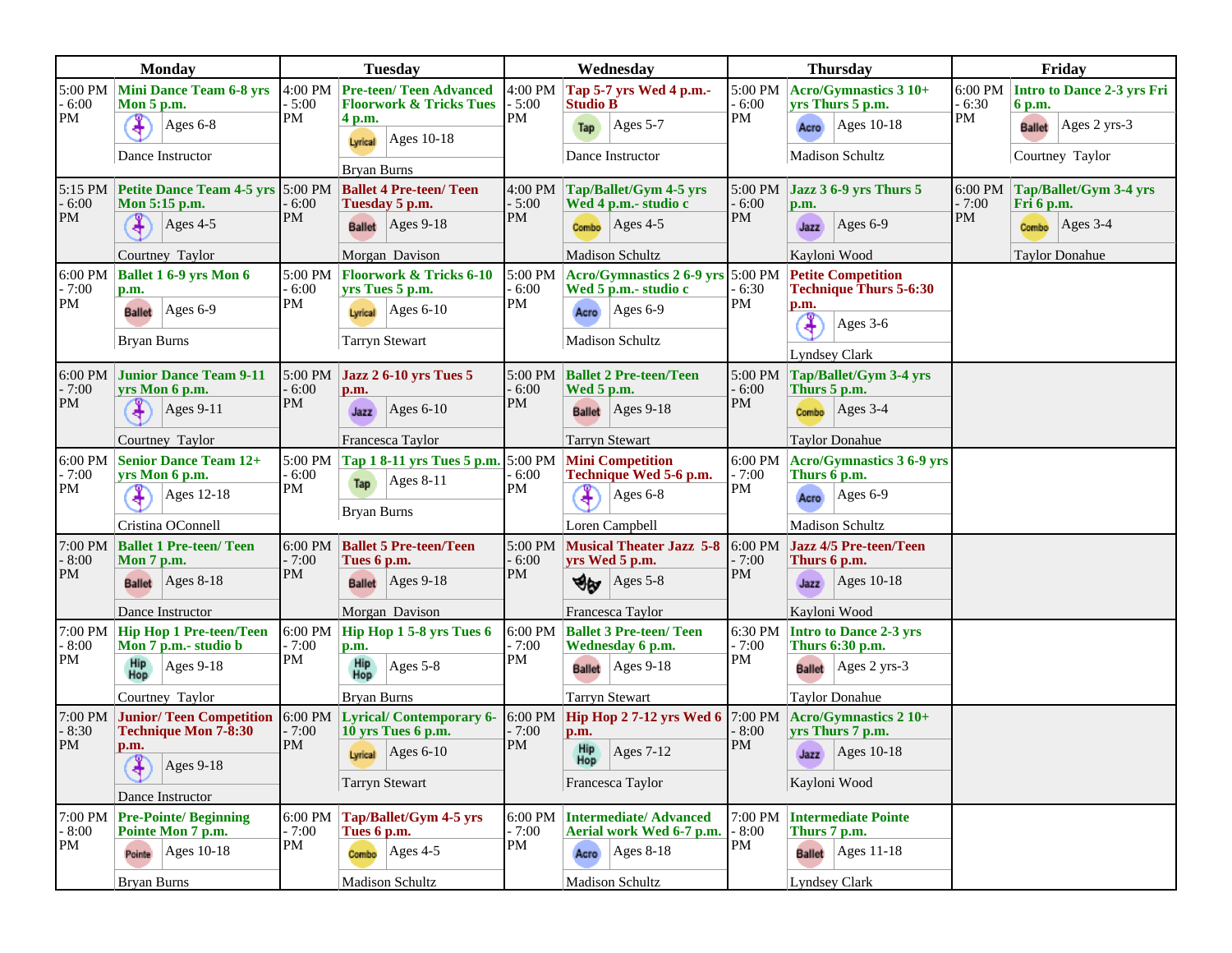| <b>Monday</b> | <b>Tuesday</b>                                                                                                                                       | Wednesday                                                                                                                                          | <b>Thursday</b>                                                                                                       | Friday |
|---------------|------------------------------------------------------------------------------------------------------------------------------------------------------|----------------------------------------------------------------------------------------------------------------------------------------------------|-----------------------------------------------------------------------------------------------------------------------|--------|
|               | <b>Advanced Ballet</b><br>$7:00$ PM<br><b>Variations Pre-teen/Teen</b><br>$-8:00$<br>PM<br>Tues 7 p.m.<br><b>Ballet</b> Ages 10-18<br>Morgan Davison | Jazz/Acro 1 4-6 yrs Wed 6 7:00 PM<br>$6:00 \text{ PM}$<br>$-7:00$<br>p.m.- Studio A<br>PM<br>$\text{Ages } 4-6$<br>Jazz<br><b>Taylor Donahue</b>   | <b>Junior Competition</b><br>$-8:00$<br>Technique Thurs 7-8 p.m.<br>PM<br>¥<br>Ages $9-12$<br>Loren Campbell          |        |
|               | 7:00 PM<br><b>Boys only technique Tues</b><br>$-8:00$<br>7 p.m.<br><b>PM</b><br>$\text{Ages } 7-18$<br>Jazz<br><b>Bryan Burns</b>                    | $7:00$ PM<br><b>Acro/Gymnastics 17-10</b><br>$-8:00$<br>yrs Wed 7 p.m.<br>PM<br>$ {\rm Ages\,7-10} $<br>Acro<br><b>Madison Schultz</b>             | 7:00 PM<br><b>Teen Broadway Jazz</b><br>$-8:00$<br>Thurs 7 p.m.<br>PM<br>Ages 13-18<br>Jazz<br><b>Madison Schultz</b> |        |
|               | $7:00$ PM<br><b>Hip Hop 4 Pre-teen/Teen</b><br>$-8:00$<br>Tues 7 p.m.<br>PM<br>Hip<br>Hop<br>Ages 9-18<br>Francesca Taylor                           | $7:00 \text{ PM}$<br><b>Hip Hop 3 Pre-teen/Teen</b><br>$-8:00$<br>Wed 7 p.m.- Studio A<br>PM<br>Hip<br>Hop<br><b>Ages 9-18</b><br>Francesca Taylor |                                                                                                                       |        |
|               | 7:00 PM   Pre-teen/ Teen<br>$-8:00$<br><b>Contemporary Tues 7</b><br>PM<br>p.m.<br>Ages 10-18<br><b>Madison Schultz</b>                              | 7:00 PM<br><b>Pre-Pointe/Beginning</b><br>$-8:00$<br>Pointe Wed 7 p.m.- Studio<br>PM<br>в<br>Ages 10-18<br>Pointe<br><b>Tarryn Stewart</b>         |                                                                                                                       |        |
|               |                                                                                                                                                      | <b>Senior Competition</b><br>7:00 PM<br>$-8:30$<br>Technique Wed 7-8:30<br><b>PM</b><br>p.m.<br>Ages 13-18<br>4<br>Loren Campbell                  |                                                                                                                       |        |